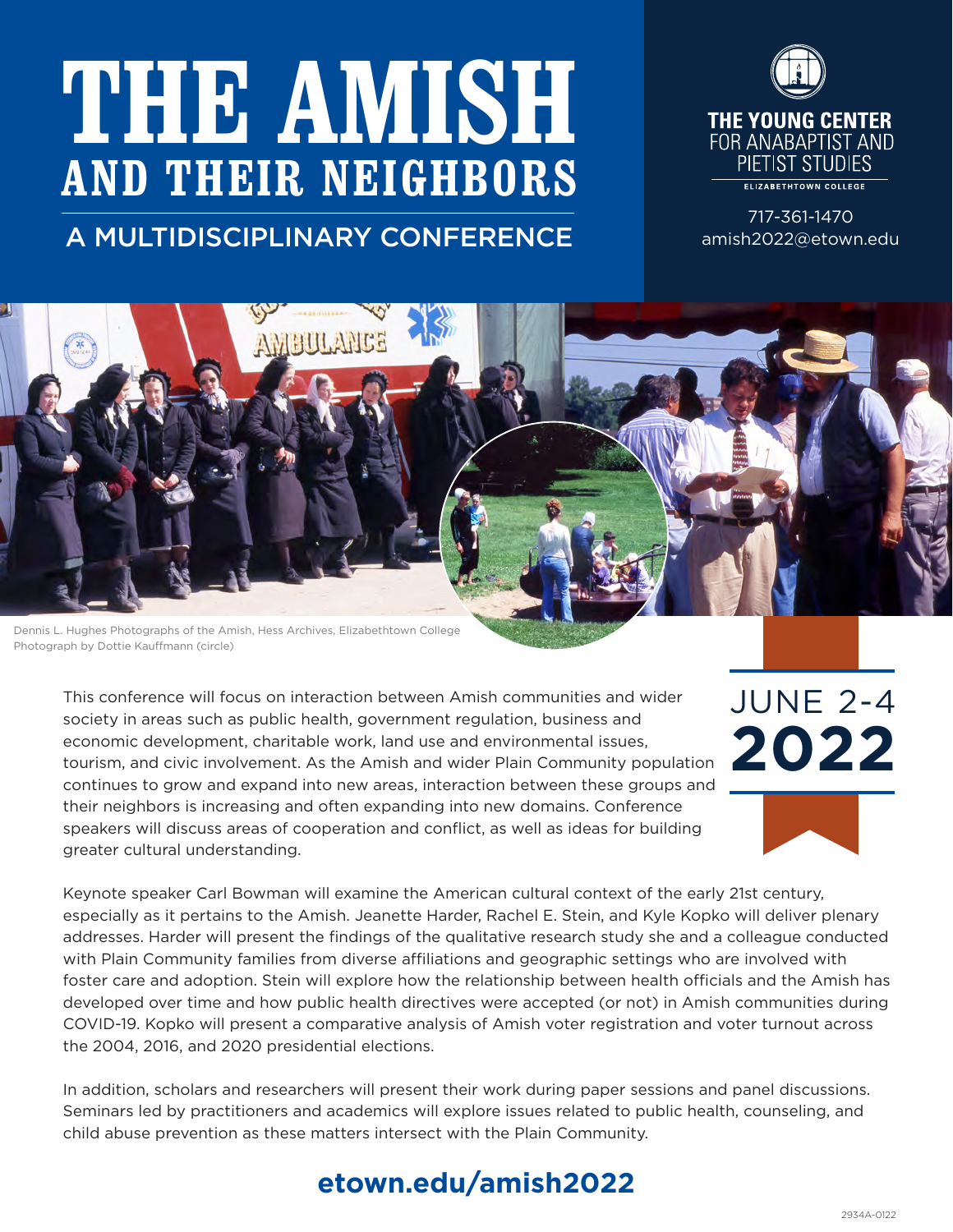

# SPEAKERS



#### **Carl Desportes Bowman, PhD**,

is director of survey research at the University of Virginia's Institute for Advanced Studies in Culture. He is the author of *Brethren Society: The Cultural Transformation of a "Peculiar People," Portrait of a People: The Church of the Brethren at 300*, and coauthor, with Donald Kraybill, of *On the Backroad to Heaven: Old Order Hutterites, Mennonites, Amish, and Brethren*.

#### **THURSDAY, JUNE 2**

Photograph by Joel Fath

| 11a.m.            | Registration begins                                                                                |  |  |  |  |
|-------------------|----------------------------------------------------------------------------------------------------|--|--|--|--|
| 1 p.m.            | Conference opens                                                                                   |  |  |  |  |
| 1:30 to $3$ p.m.  | <b>Concurrent Session</b>                                                                          |  |  |  |  |
| 3:30 to 5 p.m.    | <b>Concurrent Session</b>                                                                          |  |  |  |  |
| 5:15 to 6:30 p.m. | Dinner                                                                                             |  |  |  |  |
| 7 p.m.            | Keynote Address – Carl Desportes Bowman<br>"Tacit Tribes and Soft Allegiances in<br>American Life" |  |  |  |  |
| $8:30$ p.m.       | Reception                                                                                          |  |  |  |  |

#### **FRIDAY, JUNE 3**

| 7:45 to 8:15 a.m.   | Continental breakfast                                                                                                                       |  |  |  |  |
|---------------------|---------------------------------------------------------------------------------------------------------------------------------------------|--|--|--|--|
| $8:30$ to 10 a.m.   | Concurrent Session                                                                                                                          |  |  |  |  |
| $10:30$ a.m.        | Plenary Session - Rachel Stein<br>"Epidemics and Echo Chambers: What<br>the Pandemic Teaches Us About Beliefs,<br>Behaviors, and Community" |  |  |  |  |
| Noon to 1 p.m.      | Lunch                                                                                                                                       |  |  |  |  |
| 1:15 to 2:45 p.m.   | <b>Concurrent Session</b>                                                                                                                   |  |  |  |  |
| $3:15$ to 4:45 p.m. | <b>Concurrent Session</b>                                                                                                                   |  |  |  |  |
| 5 to 6:30 p.m.      | Dinner                                                                                                                                      |  |  |  |  |
| 7 p.m.              | Plenary Session — Jeanette Harder<br>"Who is Caring for Our Children?<br>Plain Communities' Involvement in<br>Foster Care and Adoption"     |  |  |  |  |
| $8:30$ p.m.         | Reception                                                                                                                                   |  |  |  |  |

#### **SATURDAY, JUNE 4**

| 7:45 to 8:15 a.m.<br>$8:30$ to 10 a.m. | Continental breakfast<br><b>Concurrent Session</b>                                                                                                       |  |  |  |  |
|----------------------------------------|----------------------------------------------------------------------------------------------------------------------------------------------------------|--|--|--|--|
| $10:30$ a.m.                           | Plenary Session - Kyle Kopko<br>"Plain Politics: Assessing Old Order Amish<br>Voter Participation in the 2004, 2016, and<br>2020 Presidential Elections" |  |  |  |  |
| <b>Noon</b>                            | Conference closes                                                                                                                                        |  |  |  |  |



**Jeanette Harder, PhD**, is a professor of social work at the University of Nebraska at Omaha (UNO) and the founder and director of Support and Training for the Evaluation of Programs (STEPs), housed at UNO. Harder is also a cofounder of Dove's Nest, whose mission is to "empower and equip faith communities to keep children and youth safe in their homes, churches, and communities."



**Rachel E. Stein, PhD**, is an associate professor of sociology at West Virginia University. Her research focuses on community building and health in Amish communities. Her current work explores how Amish and Mennonite communities are experiencing the COVID-19 pandemic, how preventive health care decisions vary across Amish affiliations, how reproductive choices impact maternal health, and how visiting practices strengthen the Amish community.



**Kyle Kopko, PhD**, is an adjunct professor of political science at Elizabethtown College and executive director of the Center for Rural Pennsylvania, a legislative service agency of the Pennsylvania General Assembly. He is the author of more than 30 scholarly publications, and his research has been featured in national and international news outlets including the BBC, CNN, C-SPAN, and the New York Times.

Please visit **etown.edu/amish2022** for details and schedule updates.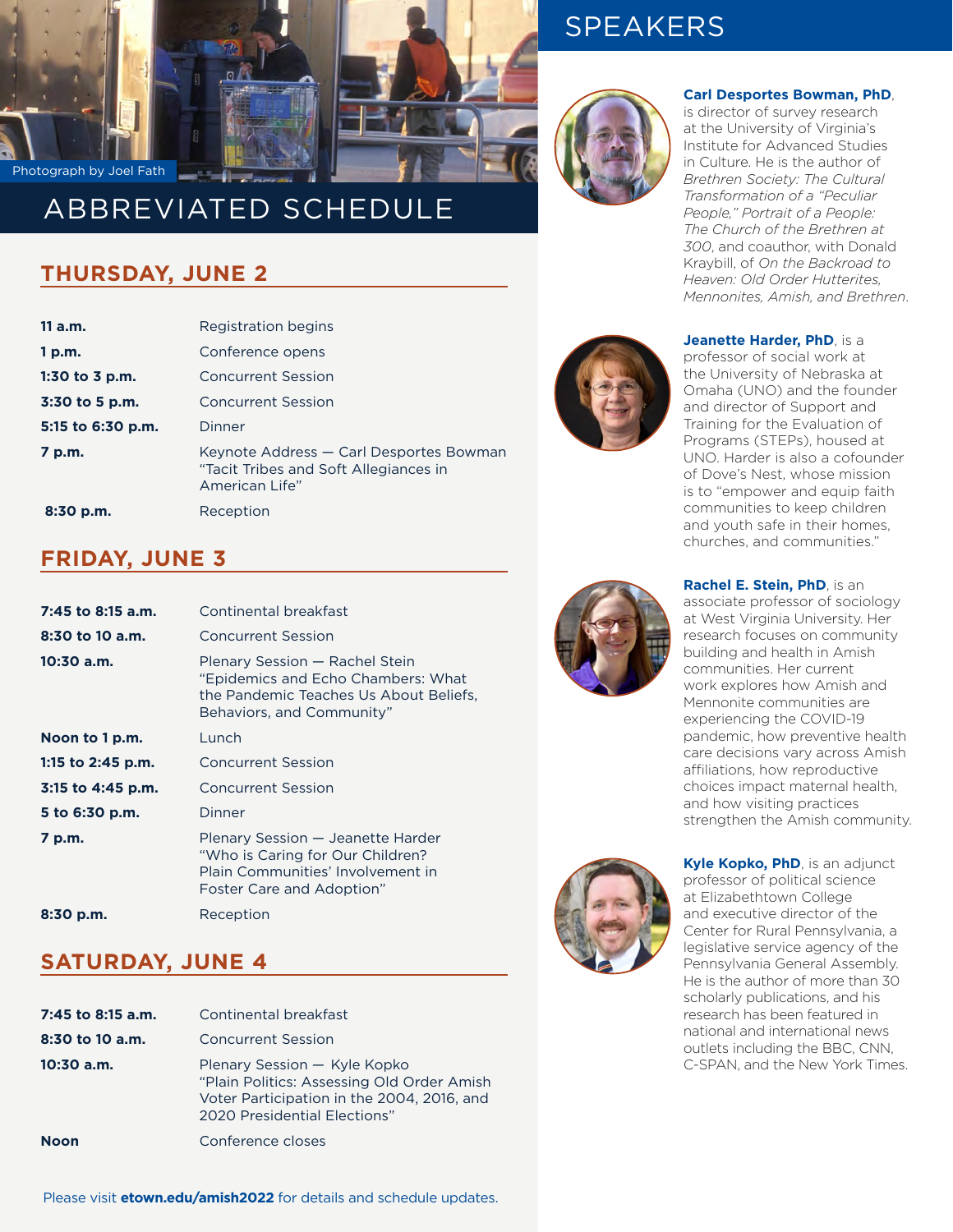# REGISTRATION FORM

|                                                                                                       |                         | Register by May 1 to receive discount. Registration deadline is May 20.                                           |  |  |  |  |
|-------------------------------------------------------------------------------------------------------|-------------------------|-------------------------------------------------------------------------------------------------------------------|--|--|--|--|
|                                                                                                       |                         |                                                                                                                   |  |  |  |  |
|                                                                                                       |                         |                                                                                                                   |  |  |  |  |
|                                                                                                       |                         |                                                                                                                   |  |  |  |  |
|                                                                                                       |                         |                                                                                                                   |  |  |  |  |
|                                                                                                       |                         |                                                                                                                   |  |  |  |  |
|                                                                                                       |                         |                                                                                                                   |  |  |  |  |
| <b>CONFERENCE FEE</b>                                                                                 |                         |                                                                                                                   |  |  |  |  |
| <b>Full Conference Rates</b> (Full rates include all refreshments and meals)                          |                         |                                                                                                                   |  |  |  |  |
| $\Box$ Registration by May 1: \$260                                                                   |                         | $\Box$ Full-time student, registration by May 1: \$155                                                            |  |  |  |  |
|                                                                                                       |                         | □ Registration after May 1: \$285 □ Full-time student, registration after May 1: \$170                            |  |  |  |  |
| under the age<br><b>Daily Rates</b> (Daily rates include all refreshments and meals)<br>of 18 must be |                         |                                                                                                                   |  |  |  |  |
| $\Box$ Thursday, June 2: \$105                                                                        |                         | $\Box$ Full-time student: Thursday, June 2: \$63                                                                  |  |  |  |  |
| $\Box$ Friday, June 3: \$150                                                                          |                         | □ Full-time student: Friday, June 3: \$90                                                                         |  |  |  |  |
| □ Saturday, June 4: \$70                                                                              |                         | □ Full-time student: Saturday, June 4: \$42                                                                       |  |  |  |  |
| Members of Plain Communities may register at the student rate.                                        |                         |                                                                                                                   |  |  |  |  |
| <b>HOUSING</b>                                                                                        |                         |                                                                                                                   |  |  |  |  |
|                                                                                                       |                         | Limited housing is available on campus. Rates are per person and include one set of towels and one set of linens. |  |  |  |  |
| Residence Hall room (2 twin beds per room; common bathroom)                                           |                         |                                                                                                                   |  |  |  |  |
| $\Box$ Single occupancy: \$64 per night                                                               |                         |                                                                                                                   |  |  |  |  |
|                                                                                                       |                         |                                                                                                                   |  |  |  |  |
|                                                                                                       |                         | If you choose to share a room and do not list a roommate, one of the same gender will be assigned.                |  |  |  |  |
| Apartment (2 bedrooms with 2 twin beds per room; 1 bathroom; and a living room)                       |                         |                                                                                                                   |  |  |  |  |
| $\Box$ Entire bedroom: \$90 per night                                                                 |                         | $\Box$ Share a bedroom: \$55 per night                                                                            |  |  |  |  |
| If you do not list apartment mates, persons of the same gender will be assigned.                      |                         |                                                                                                                   |  |  |  |  |
| Nights you wish to stay:                                                                              |                         |                                                                                                                   |  |  |  |  |
| □ Wednesday, June 1                                                                                   | $\Box$ Thursday, June 2 | $\Box$ Friday, June 3                                                                                             |  |  |  |  |
|                                                                                                       |                         | See the conference website, <b>etown.edu/amish2022</b> , for off-campus lodging in the Elizabethtown area.        |  |  |  |  |
|                                                                                                       |                         |                                                                                                                   |  |  |  |  |
|                                                                                                       |                         |                                                                                                                   |  |  |  |  |

| Conference fee:                                                                                                                                                                                                                                                                                                          |               | <b>PAYMENT BY:</b> $\Box$ Check payable to Elizabethtown College (enclosed) |              |  |                 |                         |  |
|--------------------------------------------------------------------------------------------------------------------------------------------------------------------------------------------------------------------------------------------------------------------------------------------------------------------------|---------------|-----------------------------------------------------------------------------|--------------|--|-----------------|-------------------------|--|
| On-campus housing<br>(nightly rate x number of nights):                                                                                                                                                                                                                                                                  | $\mathcal{R}$ | n visa                                                                      | □ Mastercard |  | $\Box$ Discover | $\Box$ American Express |  |
| <b>TOTAL:</b>                                                                                                                                                                                                                                                                                                            |               | Credit card number                                                          |              |  |                 |                         |  |
| <b>REGISTRATION OPTIONS:</b><br>Register online at etown.edu/amish2022; fax this<br>form to 717-361-1443 (credit card payment only);<br>mail this form with payment to Amish Conference<br>2022, Young Center, Elizabethtown College,<br>Elizabethtown, PA 17022. You will receive<br>confirmation of your registration. |               | CVV (3-digit code on back of card)<br>Expiration date                       |              |  |                 |                         |  |
|                                                                                                                                                                                                                                                                                                                          |               | Cardholder's name                                                           |              |  |                 |                         |  |
|                                                                                                                                                                                                                                                                                                                          |               | Cardholder's billing address and zip code                                   |              |  |                 |                         |  |
|                                                                                                                                                                                                                                                                                                                          |               | Cardholder's signature                                                      |              |  |                 |                         |  |

*Full refunds will be given for cancellations made by May 1; a \$55 administrative fee will be deducted for cancellations made after May 1.*